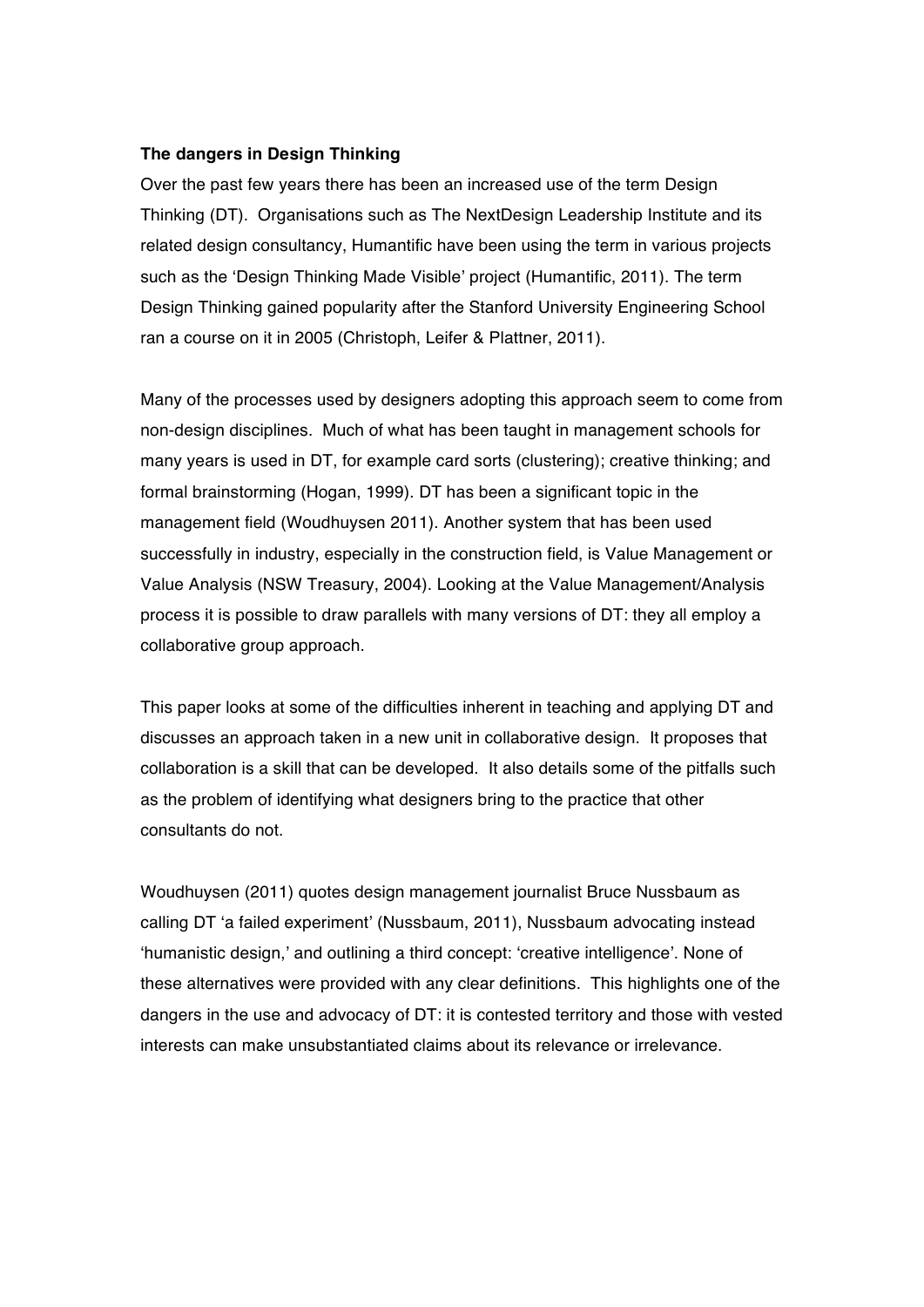## **Commonly accepted approaches**

The process advocated by Stanford University in its design school is regarded by many as the main approach to DT. In their *Bootcamp Bootleg* (2011) they break it down into sub categories:

- **Show Don't Tell:** Communicate your vision in an impactful and meaningful way by creating experiences, using illustrative visuals, and telling good stories.
- **Focus on Human Values:** Empathy for the people you are designing for and feedback from these users is fundamental to good design.
- **Craft Clarity:** Produce a coherent vision out of messy problems. Frame it in a way to inspire others and to fuel ideation.
- **Embrace Experimentation:** Prototyping is not simply a way to validate your idea; it is an integral part of your innovation process. We build to think and learn.
- **Be Mindful Of Process:** Know where you are in the design process, what methods to use in that stage, and what your goals are.
- **Bias Toward Action:** Design thinking is a misnomer; it is more about doing that [sic] thinking. Bias toward doing and making over thinking and meeting.
- **Radical Collaboration:** Bring together innovators with varied backgrounds and viewpoints. Enable breakthrough insights and solutions to emerge from the diversity

These categories or ways of working are further teased out into modes of operating: Empathize; Define; Ideate; Prototype and Test. The document then suggests a number of tools and methods that can be used to help facilitate these processes.

What is not clear from the document is in what ways DT differs from any other schools of thinking. Take for example the Value Management (VM) process, also called Value Analysis and Value Engineering.

> A thinking system … used to develop decision criteria when it is important to secure as much as possible of what is wanted from each unit of the resource used. …. The system is unique in that it effectively uses both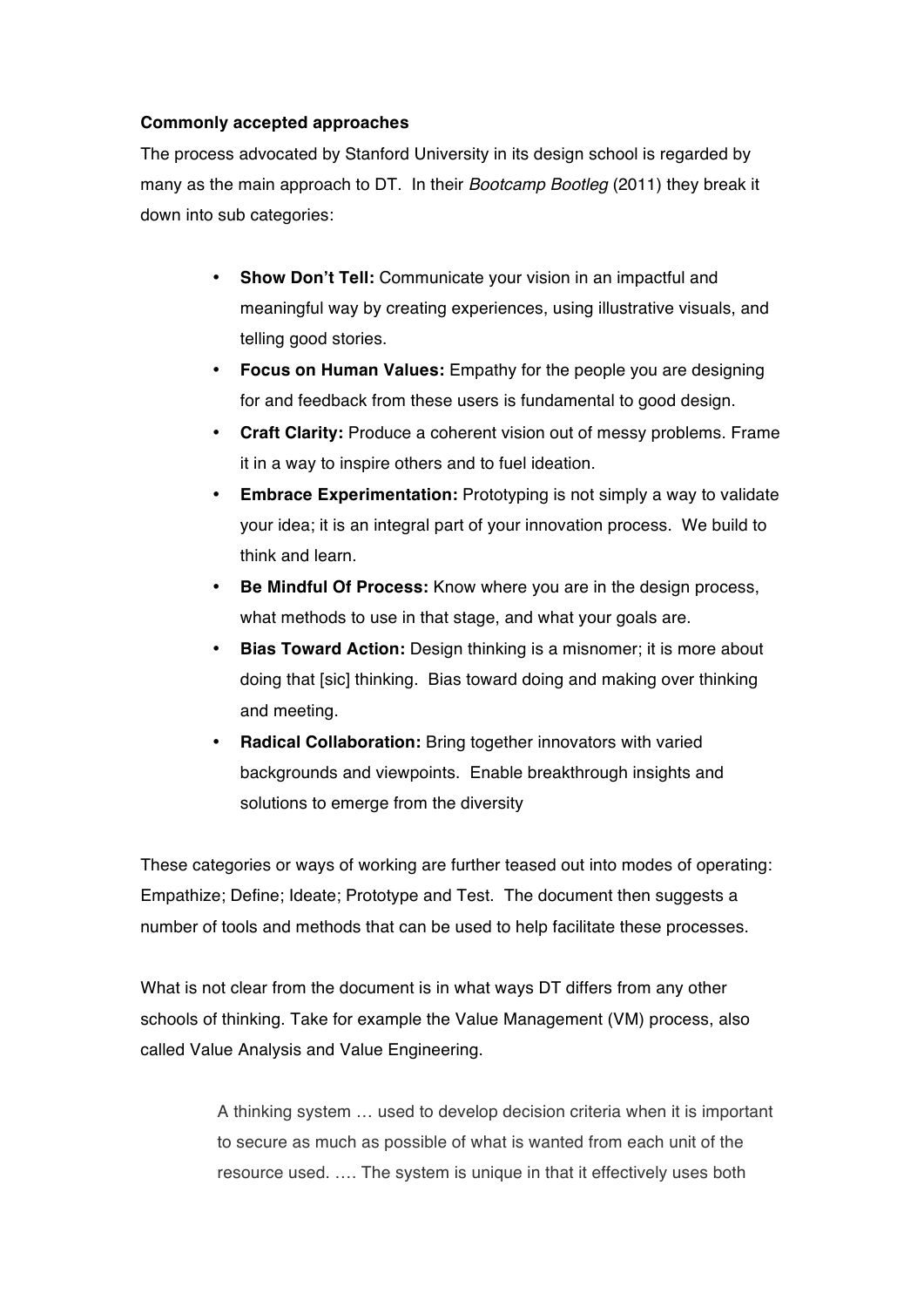knowledge and creativity, and provides step-by-step techniques for maximizing the benefits from both. It promotes development of alternatives suitable for the future as well as the present. (Miles, n.d.)

Lawrence Miles was one of the architects of the VM system. It came out of the needs of General Electrics manufacturing in the Second World War in The United States of America (Value Foundation).

In Australia the relevant standard for VM is: AS/NZS 4183:1994. The Institute of Value Management advocates the use of the VM process across problem areas, much as DT is being considered. 'The types of function considered can range from those that are purely utilitarian to those that may be termed aesthetic or which relate to esteem, prestige etc - and even personal "values".' (Institute of Value Management)

Value Management uses a step process, usually incorporating seven steps or stages. Typically the first stage is Information**.** In this stage all stakeholders participate in a facilitated workshop or series of workshops where the issues to be dealt with are raised. In the public sector and in building construction these workshops bring together everyone who will be impacted by the changes being developed. This inclusiveness is important as it recognises that good ideas are not the sole preserve of the expert and that many breakthrough ideas come from the users. For this stage to be effective it needs good facilitation processes; methods such as 'nominal groups,' 'card sorts' and 'buzz groups' (Hogan, 1999) are often used to extract information from participants.

The next stage is Function Analysis**,** this typically uses the Function Analysis System Technique, or FAST diagram. A FAST diagram incorporates a Why axis and a How axis. This stage is a key to the VM process and differentiates it from other thinking workshop processes. The power of the FAST diagram comes from the requirement that functions are stated in their simplest Verb/Noun form, for example a Why might be: Improve Visibility and a how might be: Provide Illumination. These functions are compiled into a diagram that shows the overall problem, its component parts and suggestions for solutions. Figure 1 shows a simplified version of a FAST diagram.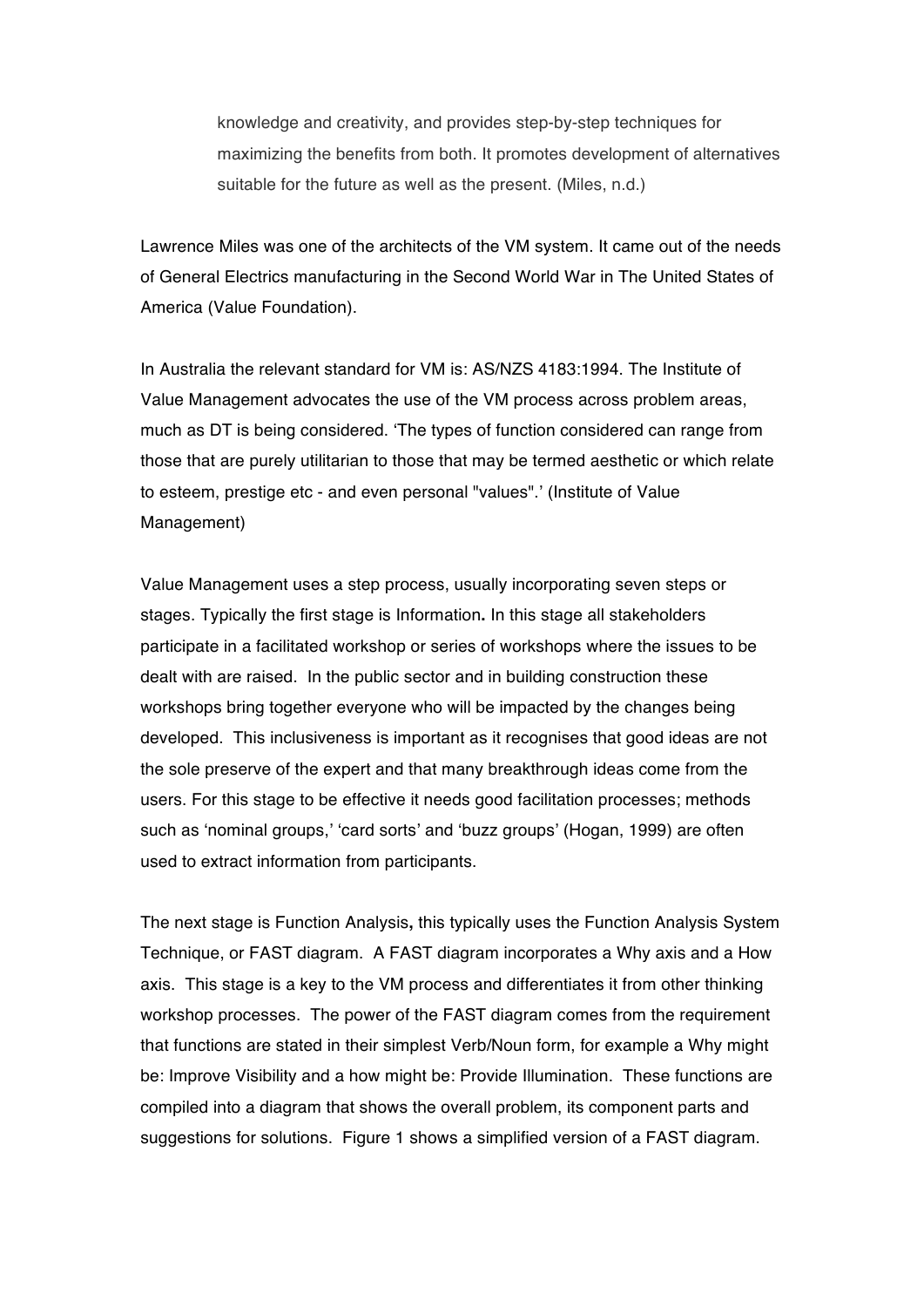



The next stage is usually Creativity or Idea Generating**.** Taking the functions identified and guided by the potential solutions, participants employ idea generation methods such as brainstorming, mind mapping or synectics to re-think the problem and look for creative solutions. This creativity step should be where the closest associations are found between DT and VM.

The next steps include Evaluation – the selection of ideas – Refinement – where the design is developed – followed by Presentation and Implementation stages.

From this outline it is clear that VM can be seen as a form of DT; it looks at problems holistically and uses creative processes to achieve outcomes across a range of domains.

This highlights a possible second danger in DT: it competes with existing processes and methods that have significant traction within the community. In Australia various state governments identify VM as a requisite process in the development of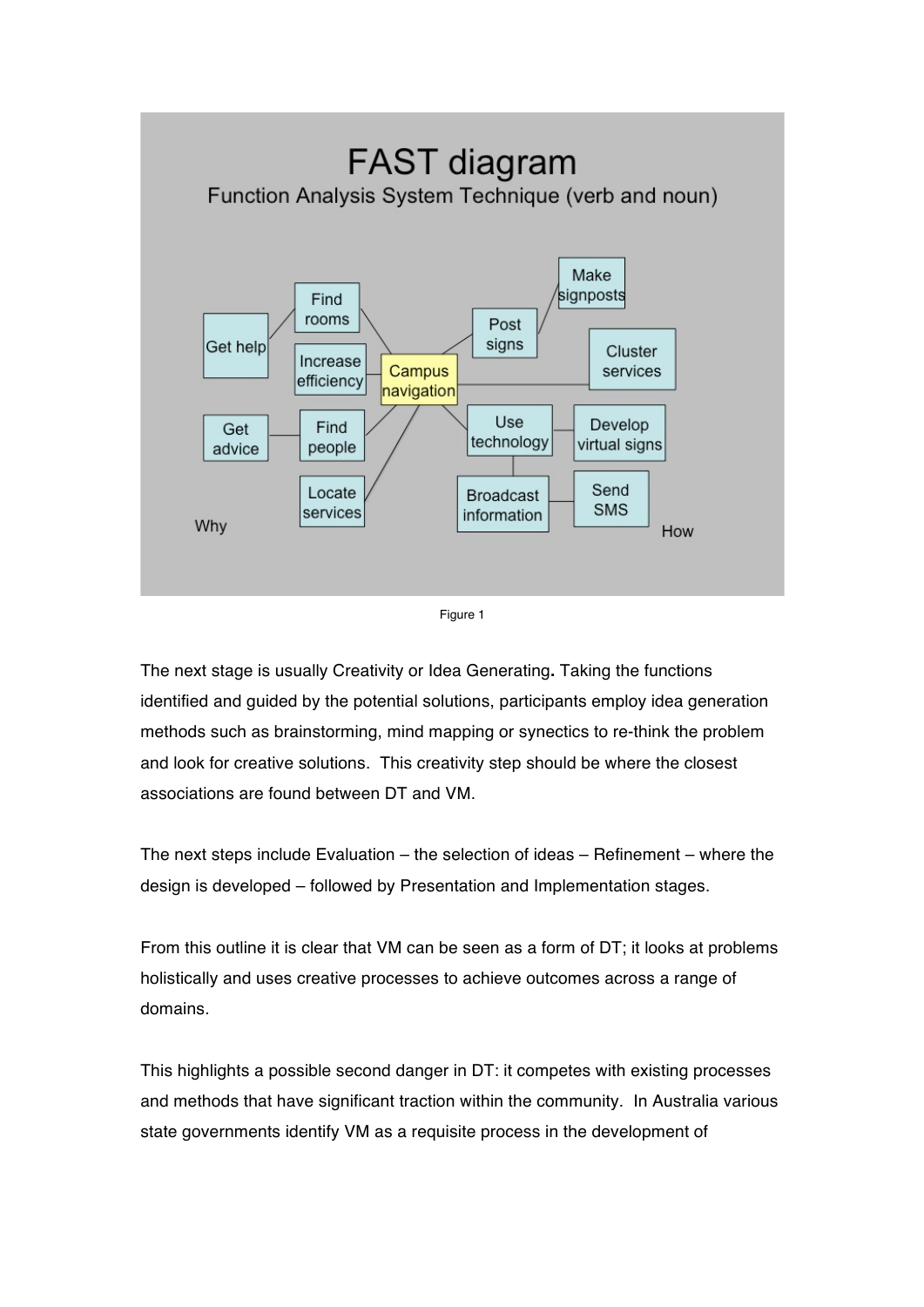agencies' projects. The New South Wales Government's Treasury Department issues guidelines for the application of a VM process in all funding applications.

> Projects less than \$5 million: No formal requirements exist in terms of project submissions to Treasury. However, Value Management techniques should be applied, particularly in establishing the project rationale and considering options.

Projects of \$5 million and over: Formal Value Management Studies are required and submissions to Treasury require a summary of the Value Management Study outcomes, copies of the Value Management Study reports, and the agency's preferred direction and implementation strategy. (NSW Treasury, 2004).

Other agencies, including Western Australian Government departments, also routinely use the VM approach. Other countries also have VM built into legislation.

The third danger that can be identified in and to DT is the power of the word in the process. In running DT and VM workshops with design students, DT recently and VM over the past ten years, it has been noticeable that participants quickly learn to use techniques such as 'card sorts' and FAST diagrams that require problems and information to be framed in words. Some recent examples from a first year Collaborative Design unit highlight this issue. Collaborative Design is a unit that sets out to teach students some skills for working with others. The syllabus includes: asking effective questions; negotiation; group process skills, including card sorts; running meetings; group dynamics and other basics of working with others. The focus of the unit is working with others. Students learn by using techniques, methods and processes that help facilitate teamwork and working with client groups.

Learning in the unit is both by research into the topics and by applying processes to tasks. There are two assignments: the first is to run a focus group on a piece of design work. The design could be a poster, a piece of furniture, a space, or any designed artefact. The second assignment asks students to take on a broad unframed challenge, a 'wicked problem' (Buchanan, 1992). The topic for this assignment was 'The First Year Experience'. For most universities the first year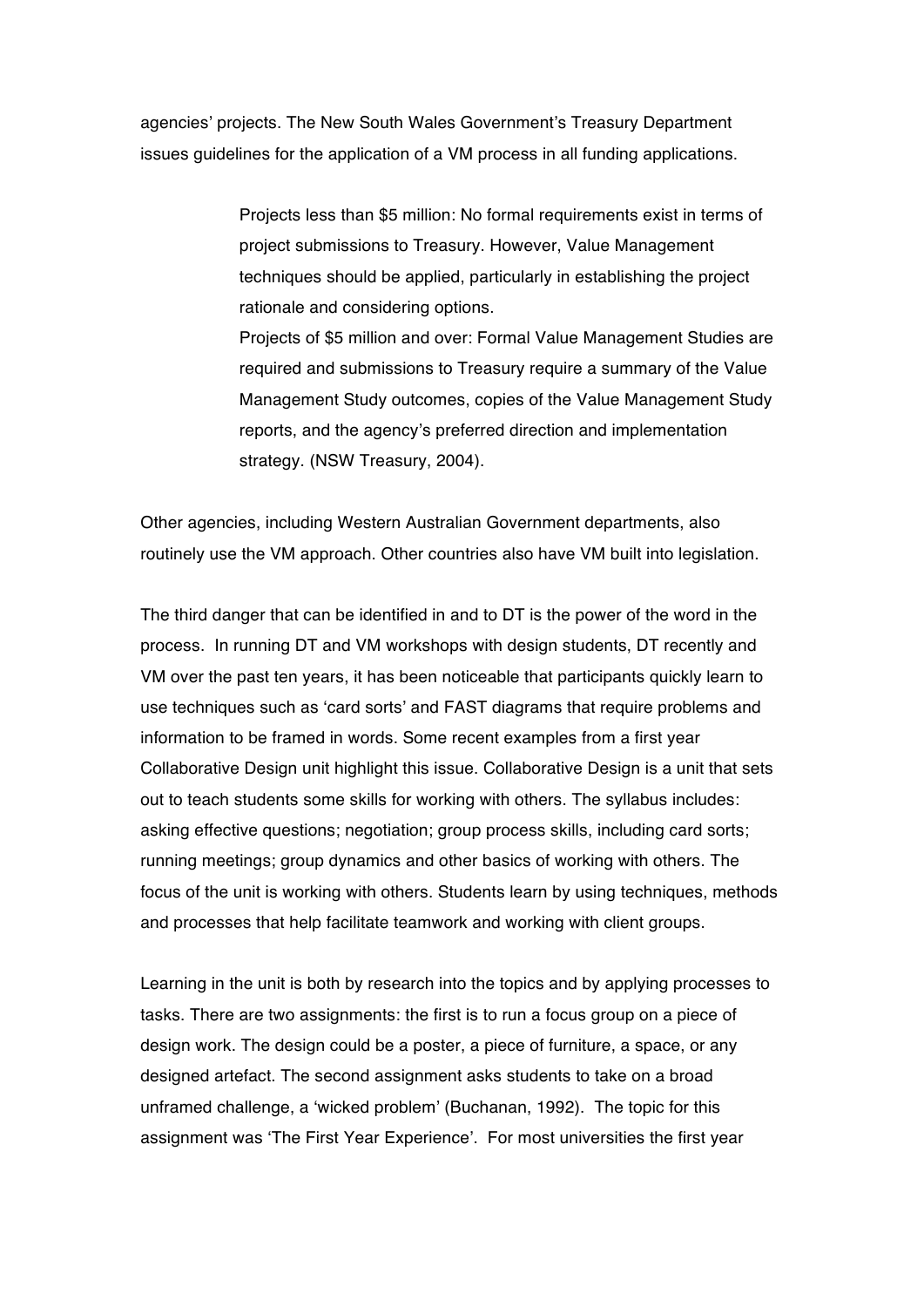experience dictates a range of things such as retention, and pass-fail rates, and is an important area for monitoring and improving.

To carry out the first assignment, students will need to be able to manage groups, ask effective questions and be able to be objective in assessing a design's effectiveness. This assignment helps develop their organisational and team working skills. It teaches them to ask questions using basic questioning frameworks such as SWOT (Strengths, Weaknesses, Opportunities and Threats) and ORID (Objective, Reflective, Interpretive and Decisional) (Hogan, 1999).

In the second assignment students are introduced to the school's First Year Coordinator and also the Dean of Teaching and Learning. They are asked to consider these as part of their information gathering. By this time we've covered some basics of questioning and students use questions to gain information on the dimensions of the problem. This forms part of the first stage of the VM design process. This step is also important in any co design process. Identification of stakeholders and their inclusion into the design process is important to most DT approaches. This is another danger with DT: it does not always demand the inclusion of all stakeholders. The Stanford model advocates both,

> Focus on Human Values (Empathy for the people you are designing for and feedback from these users is fundamental to good design), and Radical Collaboration (Bring together innovators with varied backgrounds and viewpoints. Enable breakthrough insights and solutions to emerge from the diversity).

Both these imperatives suggest that users and other stakeholders could be included in the process, but there is still the opportunity to interpret DT as a 'designerly' way of working, where a designer simply considers others and works with fellow experts. Where VM has an advantage over DT is that it builds stakeholders into the first steps of the design process.

What VM does not always have is good visualisation of issues. VM teams do not always include visual thinkers and sometimes, even in the creativity stage, problems are stated in words not diagrams and pictures. In using VM with design students I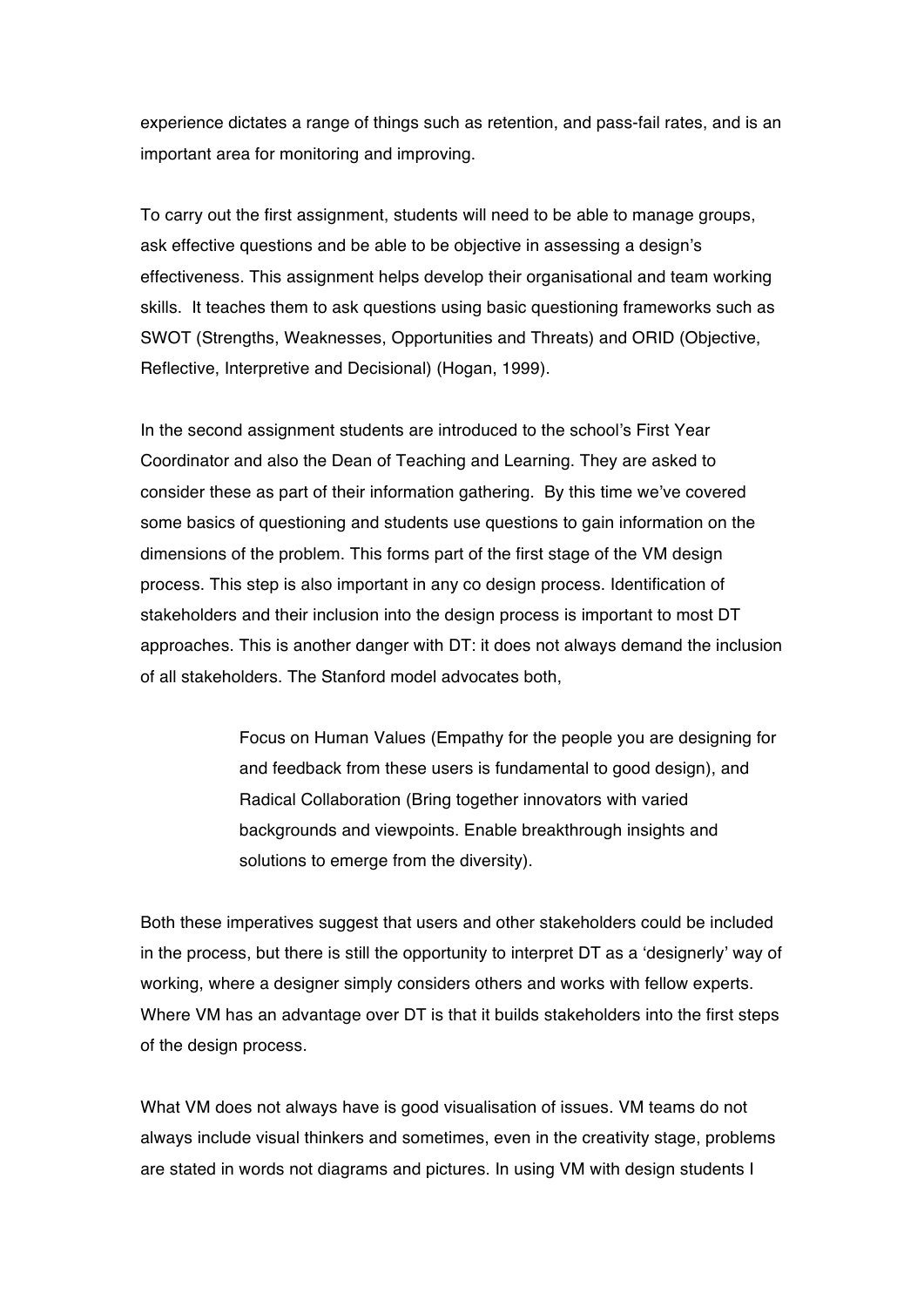have noticed a tendency to rely heavily on words. Some DT processes that I've seen in action also rely on words; this is sometimes an outcome of the process used. Tools such as card sorts rely on participants writing down issues or information on single pieces of card, or more usually sticky notes. There is a tendency to continue with the word-based version of the problem and sometimes there is no circuit breaker to bring things back to a visual domain until the actual designing takes place.

This is a danger in the use of DT: that it's possible to avoid a key skill set of designers in the creative process. This has the tendency to make the process similar, if not exactly the same as other methods such as VM or any one of a number of design methods used by organisations. J. C. Jones's book 'Design Methods' (1992) contains a catalogue of possible methods. Methods advocated by Jones include VM and thirty-four other methods for use in design, such as Innovation by Boundary Shifting and Machet's Fundamental Design Method. Each of the methods described can be related to DT.

## **Future directions**

The next stage in the development of the Collaborative Design unit is to find ways of building in visual thinking, returning to Robert McKim's work 'Experiences in Visual Thinking' (1972) and looking at ways to draw out ideas (McKim was also from Stanford). Ideas that have previously had currency in design schools include the endless roll exercise, where students work on a long roll of paper, continually adding to and expanding on ideas.

What seems to be key, if DT is not to blend into other business school processes and leave out the designer altogether, is to reinforce the visual thinking component. It's what designers should be good at and it's what we can bring to the party.